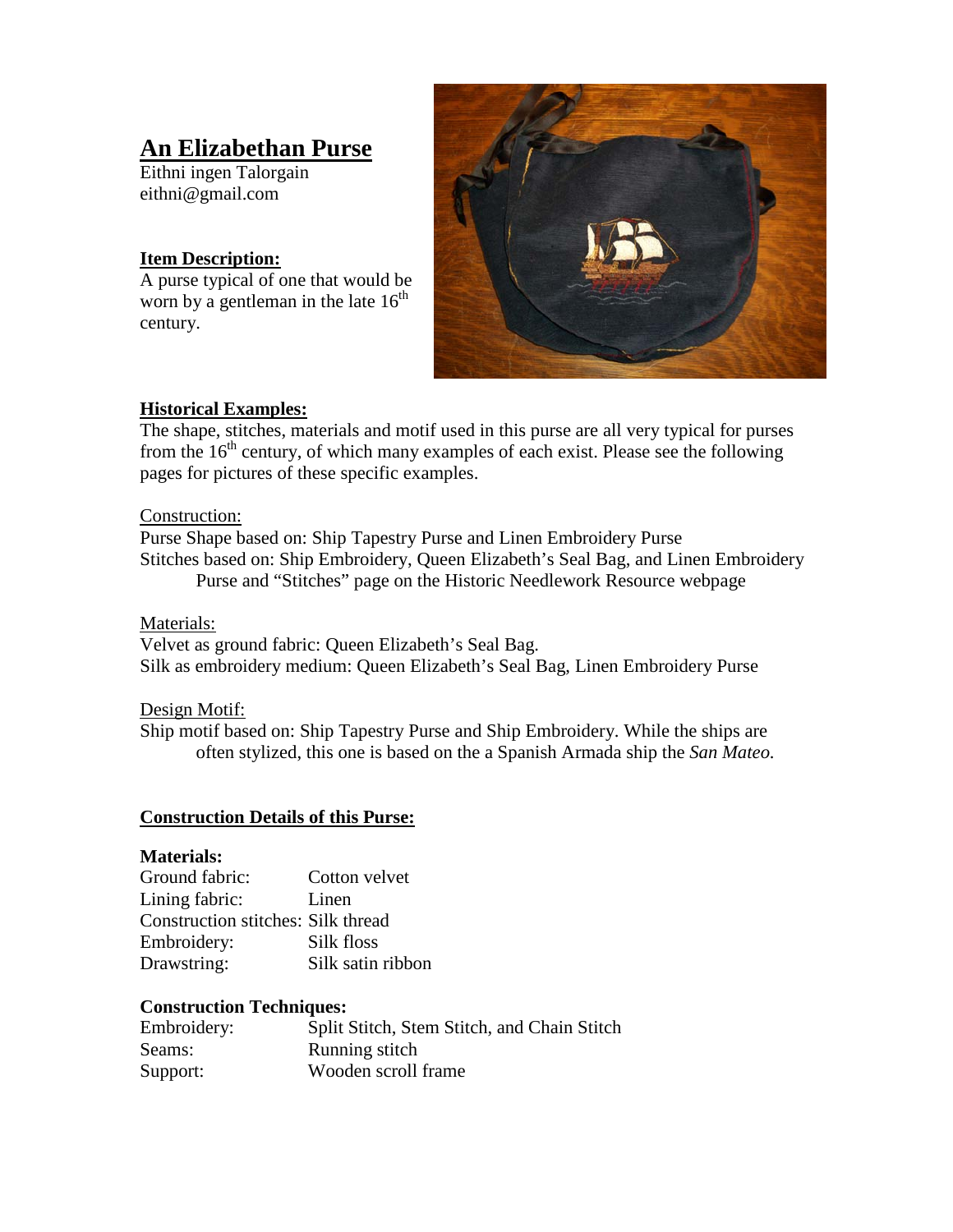#### **Making the Purse:**

I first embroidered the ship onto the velvet ground, using silk embroidery floss, a modern steel needle, and a wooden scroll frame. Then I cut out eight identical three-sided pieces – one from the velvet with the ship embroidery centered on the piece, three from the plain velvet, and four of the linen lining. I sewed the four lining pieces together and the four purse pieces together with running stitches to form two purse shapes. I added embroidery along the seams of the exterior and then sewed the lining and the exterior together around the top. A blind running stitch was added just around the top to keep the lining inside the purse and another line of blind running stitch about  $\frac{1}{2}$  inch from the edge formed a drawstring casing. I poked two holes on either side along the top and used buttonhole stitches to create four eyelets to serve as create drawstring holes. Silk ribbons were strung through the drawstring casing and were simply knotted to complete the purse.

#### **Substitutions and Extrapolations:**

**Ground Fabric:** Silk velvet is difficult to find and prohibitively expensive when it is available (\$70 per yard!) and so cotton velvet was substituted. While it lacks the sheen of silk velvet, it is much nicer to work on than the very slippery synthetic velvet that was the alternative. I do not have any documentation showing a similarly patterned Renaissance velvet used for a purse, but this particular velvet, with its "wave" pattern was particularly appealing for this maritime project.

**Lining fabric:** The lining fabric was rarely if ever identified. A velvet lining would be impractical due to the bulk, so another known ground fabric, linen, was used for lining. **Construction:** A modern steel embroidery needle was used. A running stitch was used for the construction stitches, but the construction of the period examples was unknown.

#### **Discussion**

I am pretty happy with the way this purse turned out. When the drawstring is pulled tight, the purse can be obscured by the puckering of the fabric, so if I had to do it over, I might place it lower on the bag than I did here. Its placement is in line with the ship on the tapestry ship purse, however. Embroidery on velvet can be challenging, so I am glad I chose a low-pile velvet for this project. Even with the large amount of time invested in embroidery, the finished product is somewhat plain when compared to the historical exemplars, so I will plan on additional motifs on future purses to better full the available space.

#### **Bibliography**

- Burse. (n.d.). *Search the Collections*. Retrieved June 20, 2014, from <http://collections.vam.ac.uk/item/O10808/burse-unknown/>
- Phillips-Birt, D. (1971). *A History of Seamanship*. New York: Doubleday and Company, Inc..
- Purse. (n.d.). *Search the Collections*. Retrieved June 20, 2014, from <http://collections.vam.ac.uk/item/O75038/purse-unknown/>
- Purse. (n.d.). *Search the Collections*. Retrieved June 20, 2014, from <http://collections.vam.ac.uk/item/O74959/purse-unknown/>
- Stitches. (n.d.). . Retrieved June 20, 2014, from [http://medieval.webcon.net.au/technique\\_stitches.html](http://medieval.webcon.net.au/technique_stitches.html)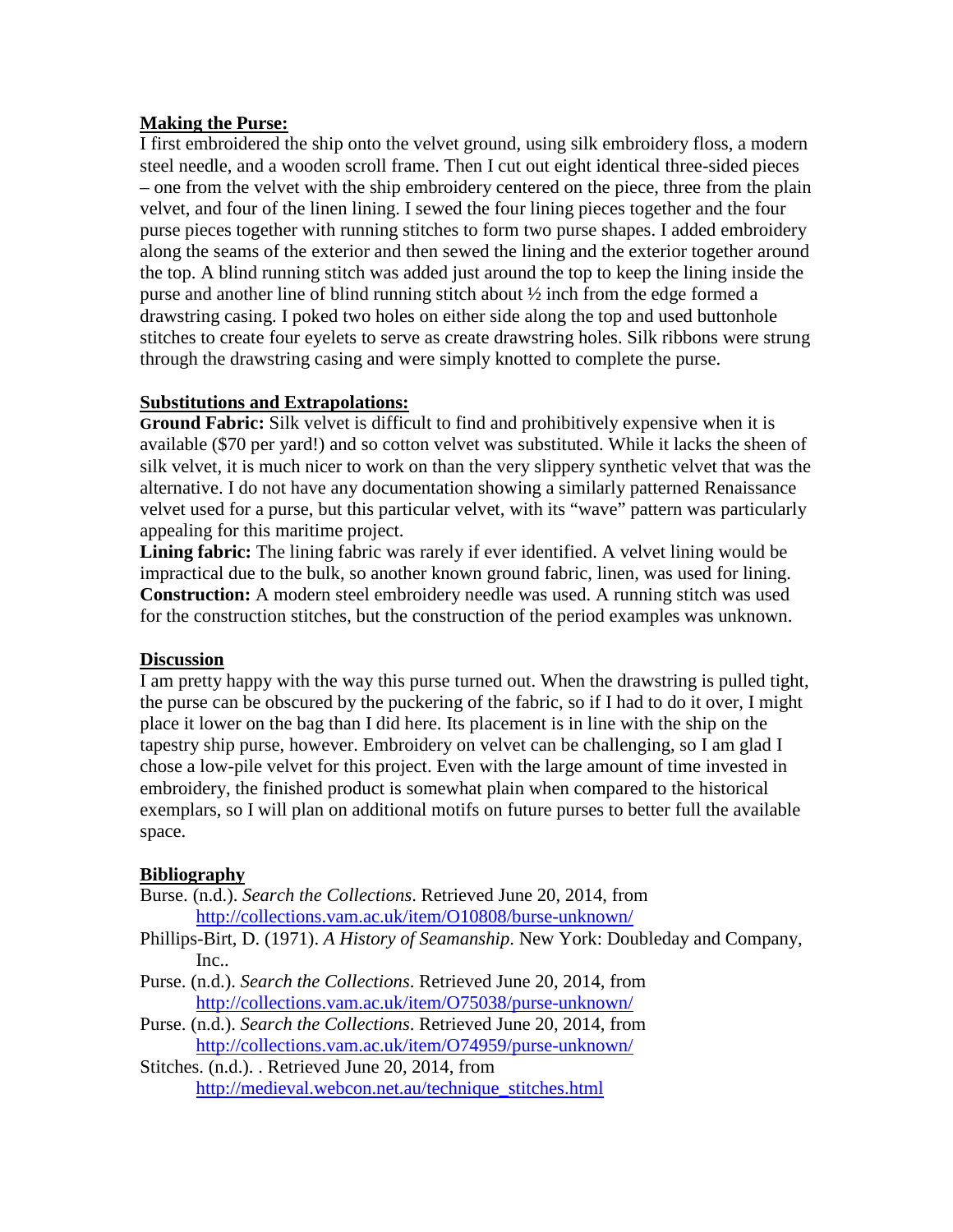## **Ship Tapestry Purse**



Tapestry woven French purse  $(17<sup>th</sup>$  Century CE) with four shield shaped panels. Held by the Victoria and Albert Museum, London, England (552-1901) <http://collections.vam.ac.uk/item/O75038/purse-unknown/>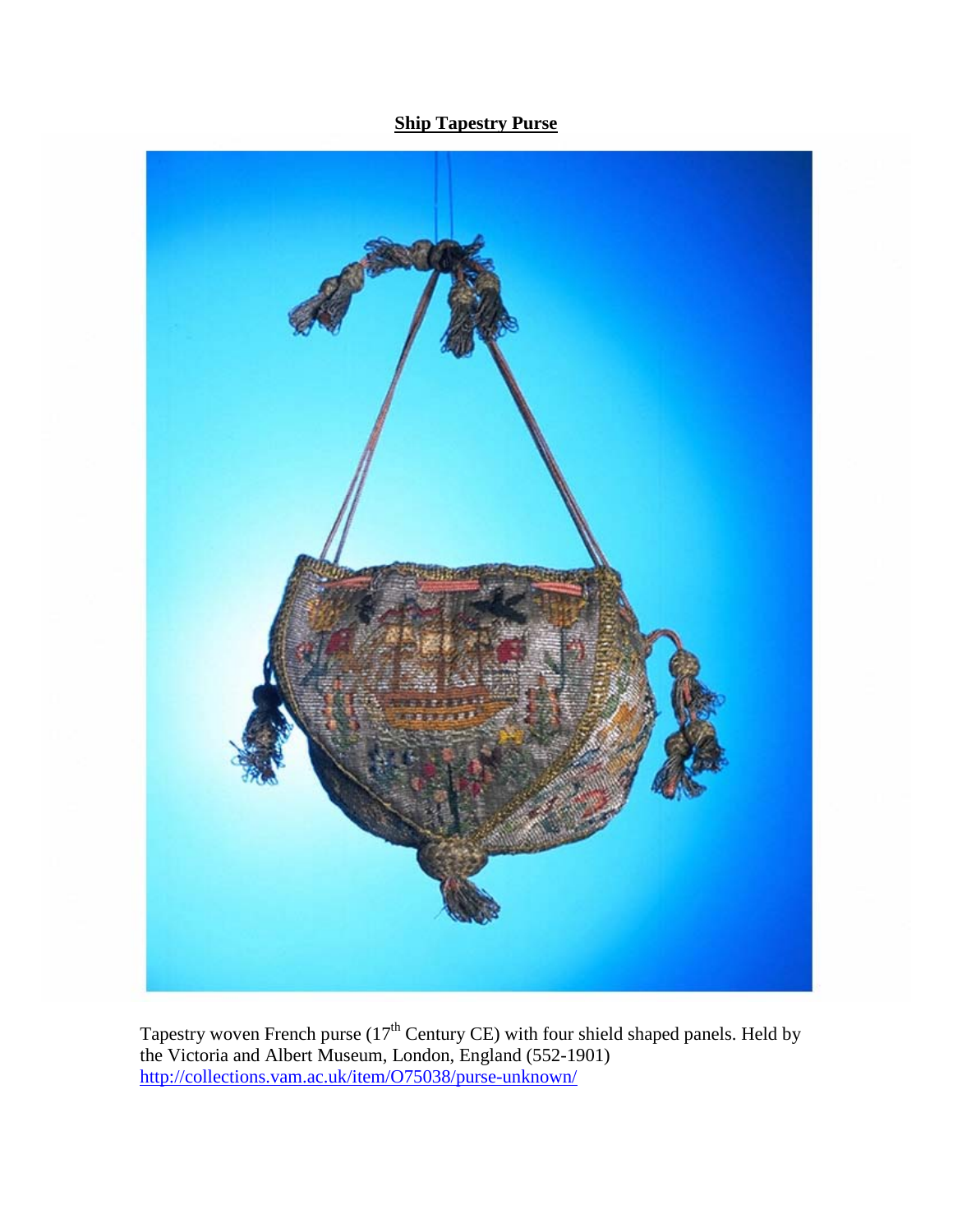**Linen Embroidery Purse** 



English linen purse with silk embroidery (c 1540CE) with two shield shaped panels. Held by the Victoria and Albert Museum, London, England (T.246-1927). <http://collections.vam.ac.uk/item/O74959/purse-unknown/>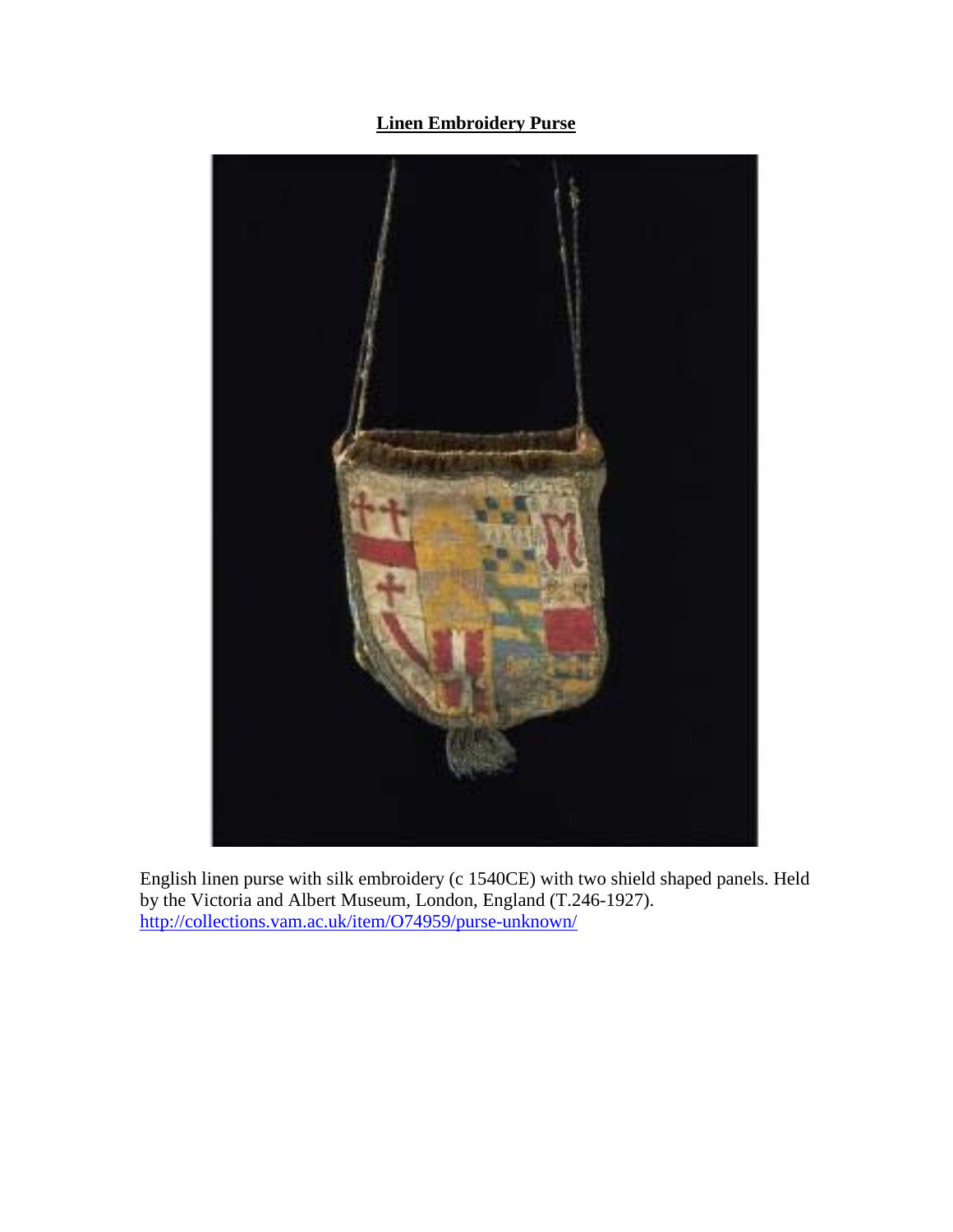### **Queen Elizabeth's Seal Bag**



Purse for Queen Elizabeth's seal (1558-1603) velvet worked with metallic and silk threads, linen appliqué, and spangles. Held by the Victoria and Albert Museum, London, England (T.40-1986).

<http://collections.vam.ac.uk/item/O10808/burse-unknown/>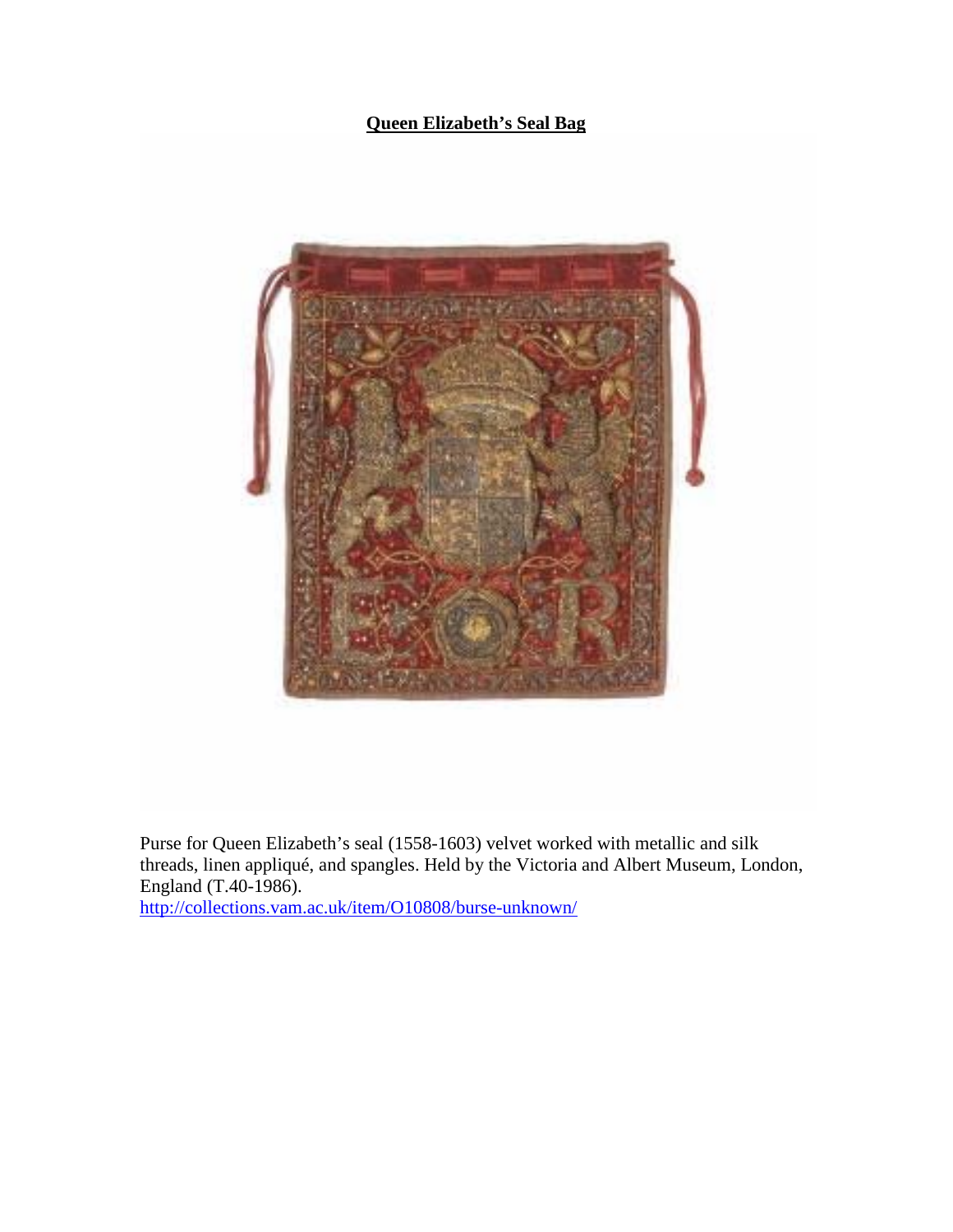## **Ship embroidery**





Ship embroidery dated 1607

No information available about content or stitches, but appears to be stem and split stitches from the photograph.

Phillips-Birt, Douglas. A History of Seamanship. Doubleday and Company, Inc., New York, 1971. Photo from page 106.